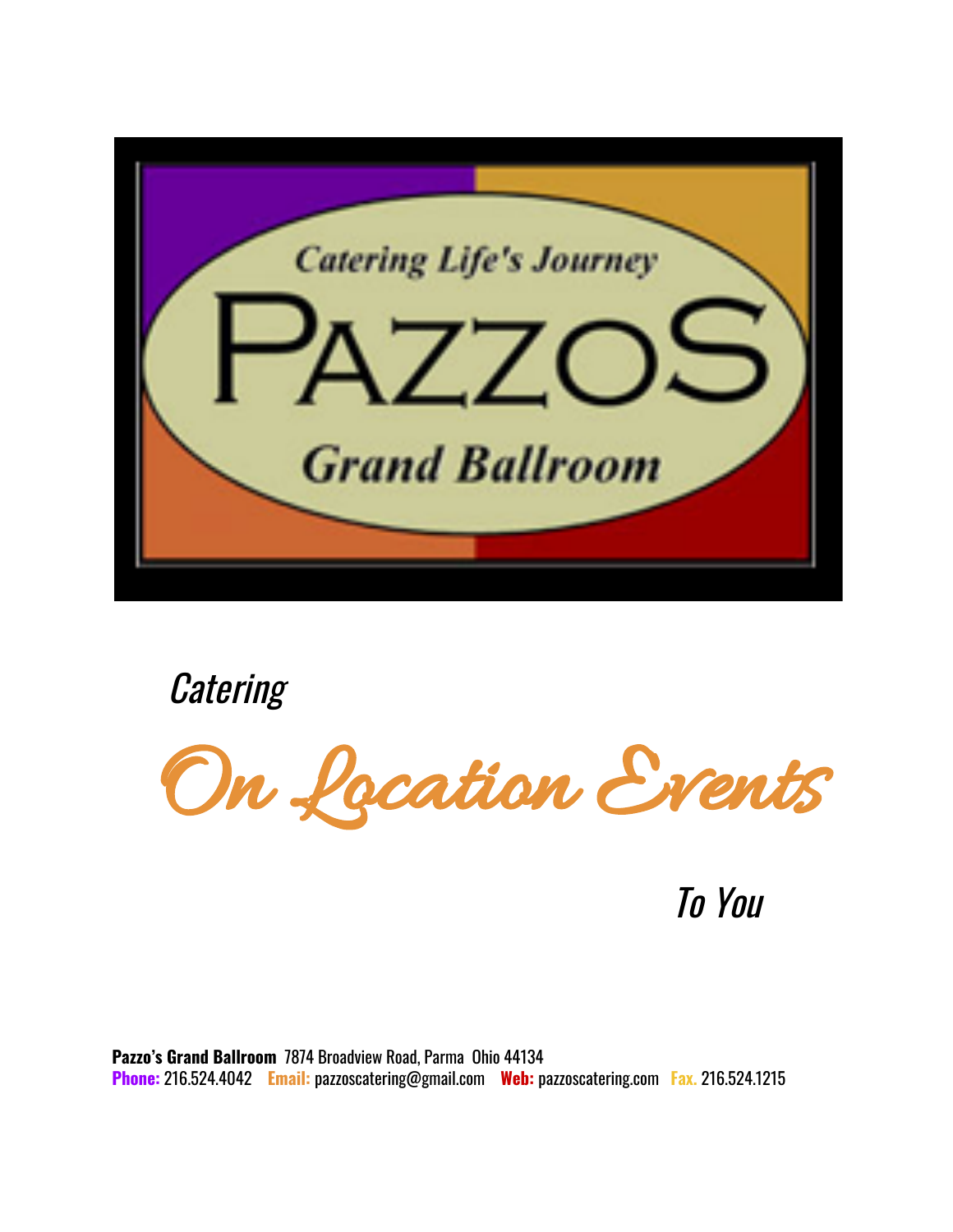

# Bulk Catering For off premise events, carry-out, delivery

| Salads                                      | <b>Half Pan</b> | <b>Full Pan</b> |
|---------------------------------------------|-----------------|-----------------|
| Pazzo's Salad with two dressings            | \$18.00         | \$36.00         |
| <b>The Seven Sins Salad</b>                 | \$35.00         | \$70.00         |
| <b>Naples Salad</b>                         | \$35.00         | \$70.00         |
| <b>Accompaniments</b>                       |                 |                 |
| <b>Bow Tie Carbonara</b>                    | \$23.00         | \$46.00         |
| <b>Bow Tie Rosa Marie</b>                   | \$23.00         | \$46.00         |
| Pasta Alfredo                               | \$23.00         | \$46.00         |
| Pasta Diavolo                               | \$23.00         | \$46.00         |
| Penne Pasta Marinara                        | \$22.00         | \$42.00         |
| <b>Rice Pilaf</b>                           | \$20.00         | \$40.00         |
| <b>Au Gratin Potatoes</b>                   | \$22.00         | \$44.00         |
| <b>Balsamic &amp; Sage Roasted Potatoes</b> | \$22.00         | \$44.00         |
| <b>Garlic Whipped Potatoes</b>              | \$21.00         | \$42.00         |
| <b>Gorgonzola Mashed Potatoes</b>           | \$24.00         | \$48.00         |
| <b>Classic Mac &amp; Cheese</b>             | \$24.00         | \$48.00         |
| <b>Adult Mac &amp; Cheese</b>               | \$30.00         | \$60.00         |
| <b>Oven Roasted Red Skin Potatoes</b>       | \$22.00         | \$44.00         |
| <b>Parmesan Crusted New Potatoes</b>        | \$22.00         | \$44.00         |
| <b>Scalloped Potatoes</b>                   | \$22.00         | \$44.00         |
| <b>Sweetened Sauerkraut</b>                 | \$22.00         | \$44.00         |
| <b>Buttered Corn</b>                        | \$20.00         | \$40.00         |
| <b>Buttered Green Beans</b>                 | \$20.00         | \$40.00         |
| <b>Buttered Green Beans w/Mushrooms</b>     | \$21.00         | \$42.00         |
| <b>Green Beans w/Roasted Red Peppers</b>    | \$21.00         | \$42.00         |
| <b>Glazed Baby Carrots</b>                  | \$20.00         | \$40.00         |
| Roasted Zucchini/Squash w/Roma Tomatoes     | \$22.00         | \$44.00         |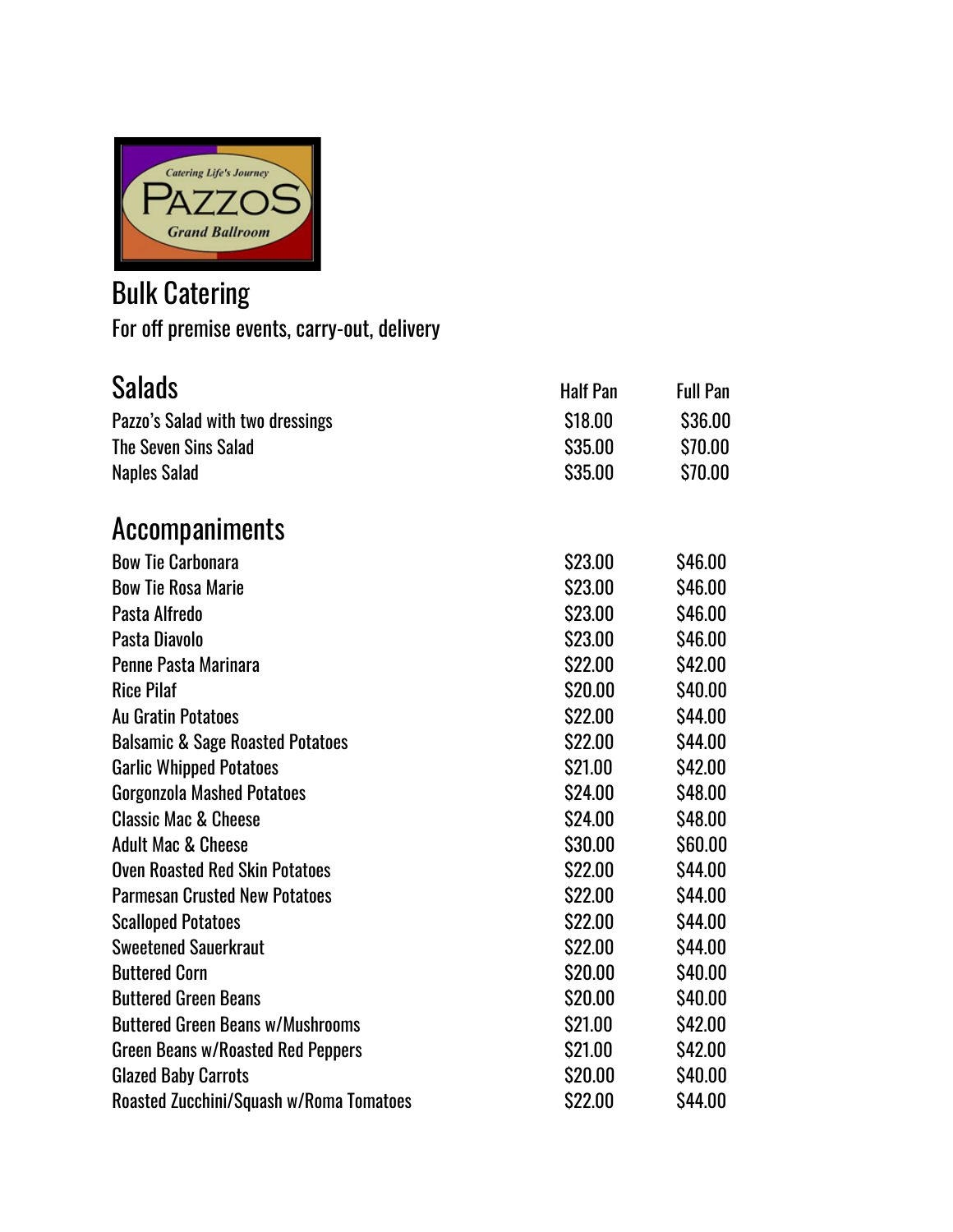Seasonal Vegetable Medley **\$22.00** \$44.00 Half Pan Yields 10 Adult Servings Full Pan Yields 20 Adult Servings



Bulk Catering For off premise events, carry-out, delivery

| <b>Entrées</b>                                                      | <b>Half Pan</b>                                         | <b>Full Pan</b> |
|---------------------------------------------------------------------|---------------------------------------------------------|-----------------|
| <b>Roast Pork Loin with White Balsamic Reduction</b>                | \$45.00                                                 | \$90.00         |
| Stuffed Pork Loin w/ Gravy                                          | \$48.00                                                 | \$96.00         |
| <b>Breaded Pork Chops</b>                                           | \$48.00                                                 | \$96.00         |
| <b>Eggplant Towers</b>                                              | \$42.00                                                 | \$84.00         |
| <b>Garlic &amp; Dill Salmon</b>                                     | \$47.00                                                 | \$94.00         |
| <b>Filet of Sole</b>                                                | \$44.00                                                 | \$88.00         |
| <b>Beef Florentine</b>                                              | \$60.00                                                 | \$120.00        |
| <b>Sliced Top Round Roast Beef in Gravy</b>                         | \$60.00                                                 | \$120.00        |
| <b>Stuffed Cabbage</b>                                              | \$60.00                                                 | \$120.00        |
| Italian Sausage, Peppers & Onions                                   | \$45.00                                                 | \$90.00         |
| Italian Marinated Chicken (bone-in)                                 | $(24 \text{ pcs.})$ \$42.00 $(48 \text{ pcs.})$ \$84.00 |                 |
| Rosemary & Garlic Roasted Chicken (bone-in)                         | $(24 \text{ pcs.})$ \$44.00 $(48 \text{ pcs.})$ \$88.00 |                 |
| <b>Chicken Florentine Alla Pazzo</b>                                | \$42.00                                                 | \$84.00         |
| <b>Chicken Francese</b>                                             | \$42.00                                                 | \$84.00         |
| <b>Chicken Cutlet</b>                                               | \$42.00                                                 | \$84.00         |
| Chicken Marsala                                                     | \$42.00                                                 | \$84.00         |
| <b>Chicken Parmesan</b>                                             | \$44.00                                                 | \$88.00         |
| <b>Chicken Pazzo</b>                                                | \$42.00                                                 | \$84.00         |
| <b>Chicken Piccata</b>                                              | \$42.00                                                 | \$84.00         |
| <b>Chicken Spiaggia</b>                                             | \$42.00                                                 | \$84.00         |
| Roasted Turkey w/ Gravy                                             | \$45.00                                                 | \$90.00         |
| Kielbasa & Sauerkraut                                               | \$41.00                                                 | \$82.00         |
| <b>Warm Garlic Rolls &amp; Butter</b>                               | \$.50 each                                              |                 |
| Half Pan Yields 10 Adult Servings Full Pan Yields 20 Adult Servings |                                                         |                 |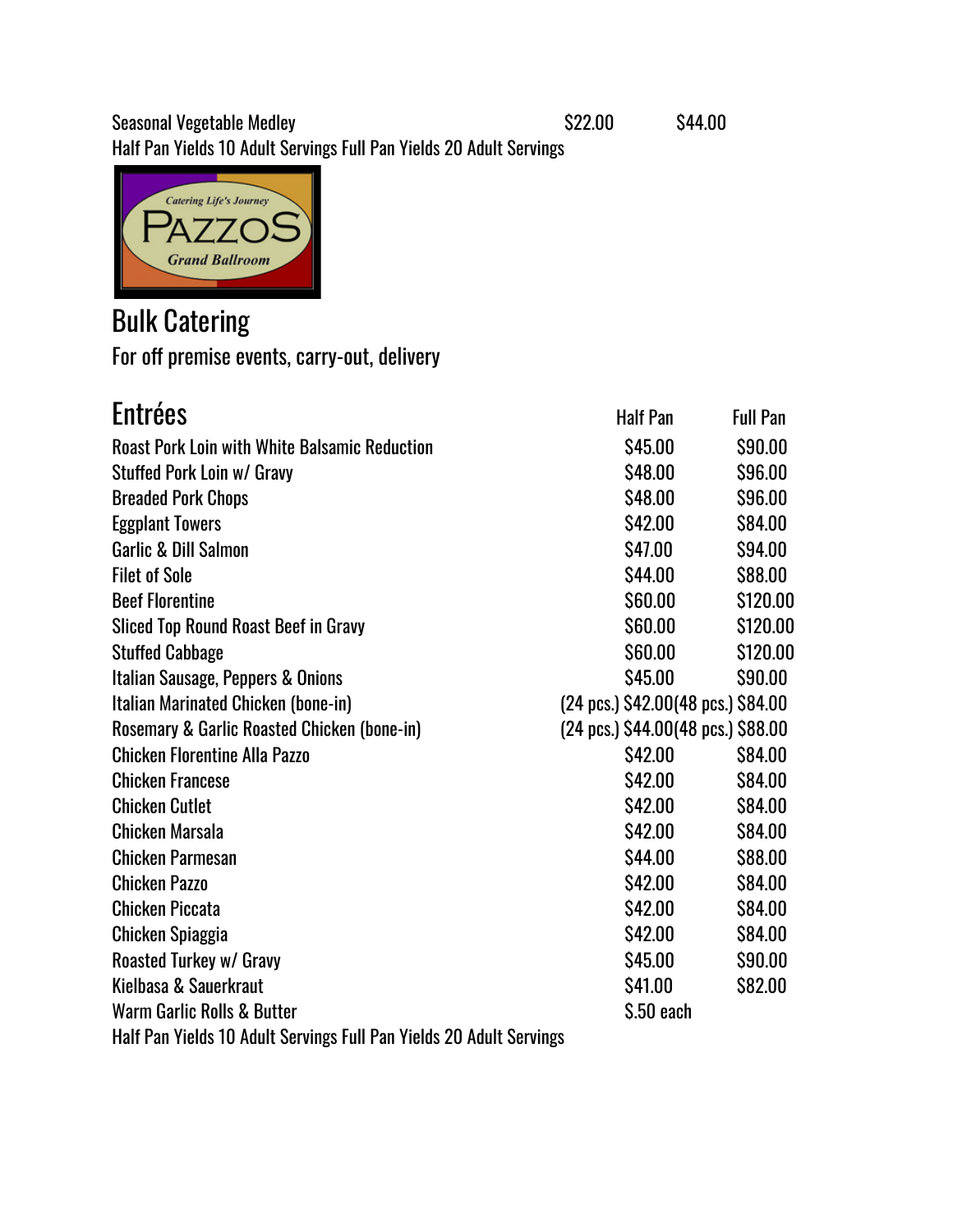## **Pazzo's Grand Ballroom** 7874 Broadview Road, Parma Ohio 44134

**Phone:** 216.524.4042 **Email:** [pazzoscatering@gmail.com](mailto:pazzoscatering@gmail.com) **Web:** pazzoscatering.com **Fax.** 216.524.1215



# Hors d'oeuvres

|                                                   | 50 Pieces | <b>100 Pieces</b> |
|---------------------------------------------------|-----------|-------------------|
| <b>Famous Wings with Choice of Flavors</b>        | \$55.00   | \$110.00          |
| BBQ Buffalo Teriyaki Garlic Parmesan              |           |                   |
| <b>Fresh Fruit Kabobs with Dipping Sauce</b>      | \$65.00   | \$130.00          |
| <b>Stuffed Artichokes</b>                         | \$65.00   | \$130.00          |
| <b>Stuffed Potato Skins</b>                       | \$60.00   | \$120.00          |
| <b>Provolone Triangles with Marinara Sauce</b>    | \$75.00   | \$150.00          |
| <b>Breaded Chicken Daggers</b>                    | \$65.00   | \$130.00          |
| <b>Breaded Cheese Ravioli with Marinara Sauce</b> | \$65.00   | \$130.00          |
| Rumaki (Bacon Wrapped Chicken Livers)             | \$65.00   | \$130.00          |
| Teriyaki Water Chestnuts wrapped in Bacon         | \$65.00   | \$130.00          |
| <b>Sausage Stuffed Banana Peppers</b>             | \$75.00   | \$150.00          |
| 5 Cheese Stuffed Banana Peppers                   | \$75.00   | \$150.00          |
| <b>Oriental Chicken Kabobs</b>                    | \$75.00   | \$150.00          |
| <b>Sausage Stuffed Mushroom Caps</b>              | \$80.00   | \$160.00          |
| <b>Crabmeat Stuffed Mushroom Caps</b>             | \$90.00   | \$180.00          |
| <b>Gourmet Pizza Cuts</b>                         | \$50.00   | \$100.00          |
| <b>Mini Italian Sandwiches</b>                    | \$75.00   | \$150.00          |
| <b>Loaded Mashed Potato Balls</b>                 | \$60.00   | \$120.00          |
| <b>Breaded Buffalo Chicken Cutlet Sliders</b>     | \$100.00  | \$200.00          |
| <b>Chicken Parmesan Sliders</b>                   | \$100.00  | \$200.00          |
| Grilled Chicken w/ Sweet Chili Sliders            | \$100.00  | \$200.00          |
| Coconut Shrimp w/ Melba Sauce                     | \$97.50   | \$195.00          |
| <b>Thai Lollipop Chicken Drummettes</b>           | \$75.00   | \$150.00          |
| Wonton Fish Tacos w/ Ginger Slaw                  | \$112.50  | \$225.00          |
| <b>Grilled Prosciutto wrapped Asparagus</b>       | \$97.50   | \$195.00          |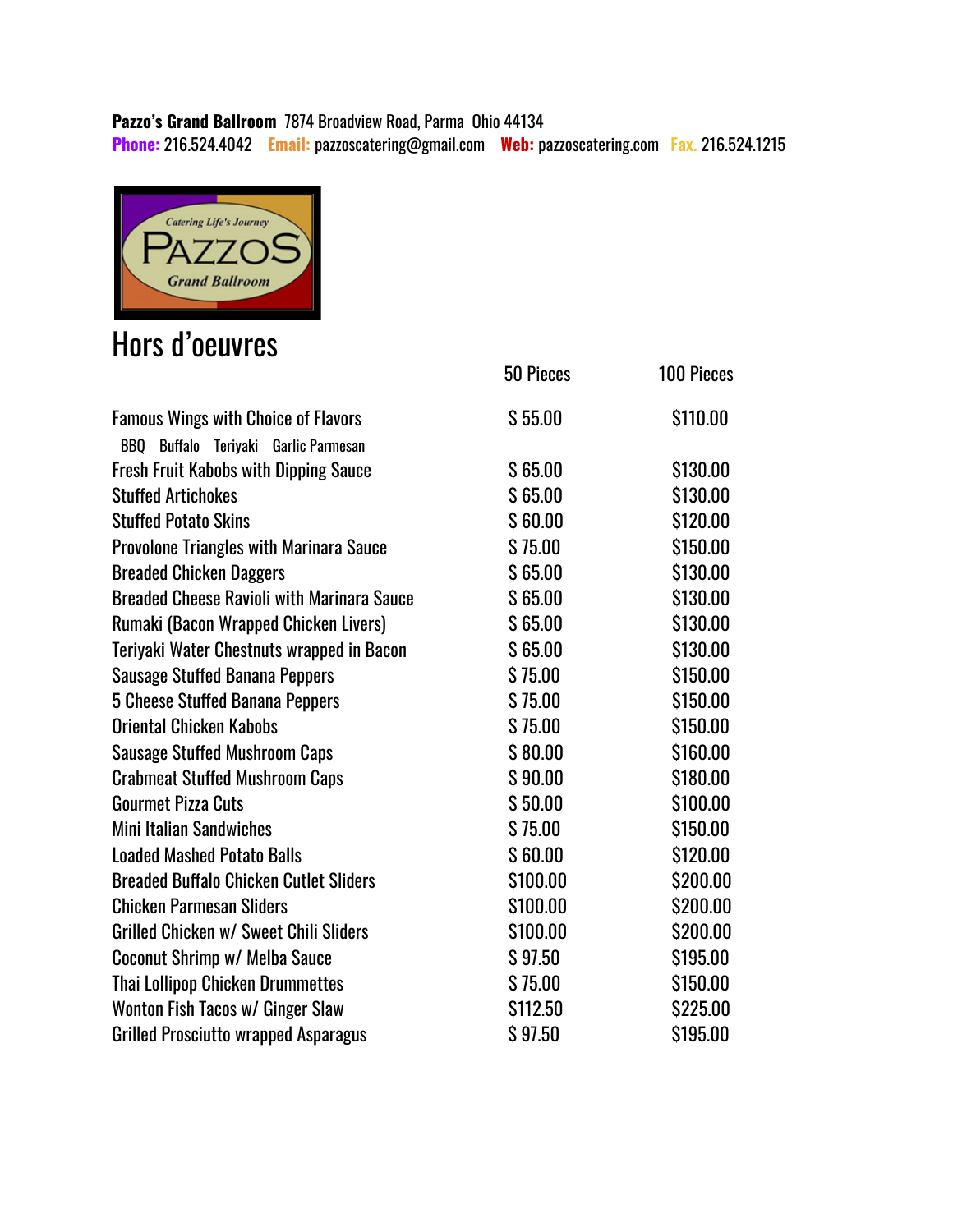#### **Pazzo's Grand Ballroom** 7874 Broadview Road, Parma Ohio 44134 **Phone:** 216.524.4042 **Email:** [pazzoscatering@gmail.com](mailto:pazzoscatering@gmail.com) **Web:** pazzoscatering.com **Fax.** 216.524.1215



# Hors d'oeuvres

|                                                   | 50 Pieces           | <b>100 Pieces</b> |
|---------------------------------------------------|---------------------|-------------------|
| <b>Buffalo Chicken Stuffed Mushroom Caps</b>      | \$50.00             | \$100.00          |
| <b>CheeseBurger Stuffed Mushroom Caps</b>         | \$50.00             | \$100.00          |
| <b>Open Faced Mini Pulled Pork Bites</b>          | \$70.00             | \$140.00          |
| <b>Cheese Stuffed Chicken Daggers</b>             | \$65.00             | \$130.00          |
| <b>Wonton Taco Bites</b>                          | \$60.00             | \$120.00          |
| <b>Garlic Shrimp &amp; Chip Bites</b>             | \$70.00             | \$140.00          |
| Mac & 4 Cheese Potato Skins                       | \$60.00             | \$120.00          |
| <b>Honey Ham &amp; Provolone Stromboli Slices</b> | \$60.00             | \$120.00          |
| Bacon Wrapped Gorgonzola stuffed Filet Mignon     | \$147.50            | \$295.00          |
| <b>Gyro Lettuce Wrap</b>                          | \$112.50            | \$225.00          |
| <b>Chinese Pot Stickers</b>                       | \$75.00             | \$150.00          |
| <b>Bocconcini on a Skewer</b>                     | \$75.00             | \$150.00          |
| Stuffed Pretzel Ball w/ Salami & Roasted Peppers  | \$87.50             | \$175.00          |
| Italian Sausage Pepper & Onion Skewer             | \$87.50             | \$175.00          |
| <b>Chicken Satay w/ Peanut Sauce</b>              | \$87.50             | \$175.00          |
| Crispy Bruschetta w/ Gorgonzola & Honey           | \$75.00             | \$150.00          |
| <b>Beef Tenderloin Sliders</b>                    | \$175.00            | \$350.00          |
| World Class Cheese, Fruit & Vegetable Display     | \$150.00            | \$300.00          |
| <b>Vegetable Display</b>                          | \$90.00             | \$180.00          |
| <b>Salmon Mirror Display</b>                      | \$195.00            | \$375.00          |
| <b>Antipasto Display</b>                          | \$6.95 per person   |                   |
| <b>Jumbo Shrimp with Cocktail Sauce</b>           | <b>Market Price</b> |                   |
| <b>Crab Claws on Ice</b>                          | <b>Market Price</b> |                   |

Prices subject to 8% tax and 20% service charge

#### **Pazzo's Grand Ballroom** 7874 Broadview Road, Parma Ohio 44134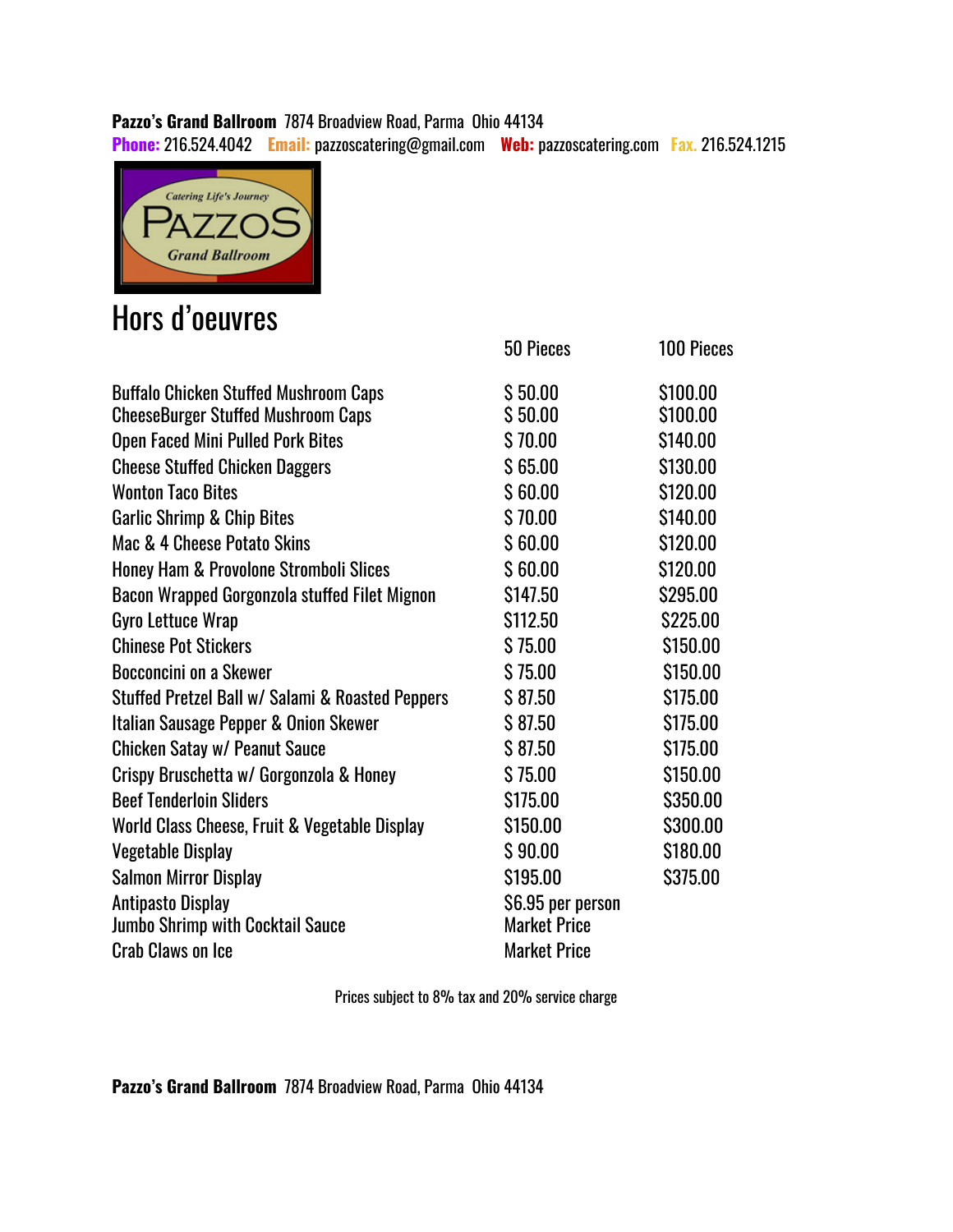**Phone:** 216.524.4042 **Email:** [pazzoscatering@gmail.com](mailto:pazzoscatering@gmail.com) **Web:** pazzoscatering.com **Fax.** 216.524.1215



# Classic Desserts

## **Traditional Pastry Tray**

48 pc.\$ 45.00 Chocolate Brownie with Caramel & Health Crunch, Blueberry Pie Bars, Italian Cannoli's Fluffer-Nutter Bars, Apple Pie & Caramel Squares